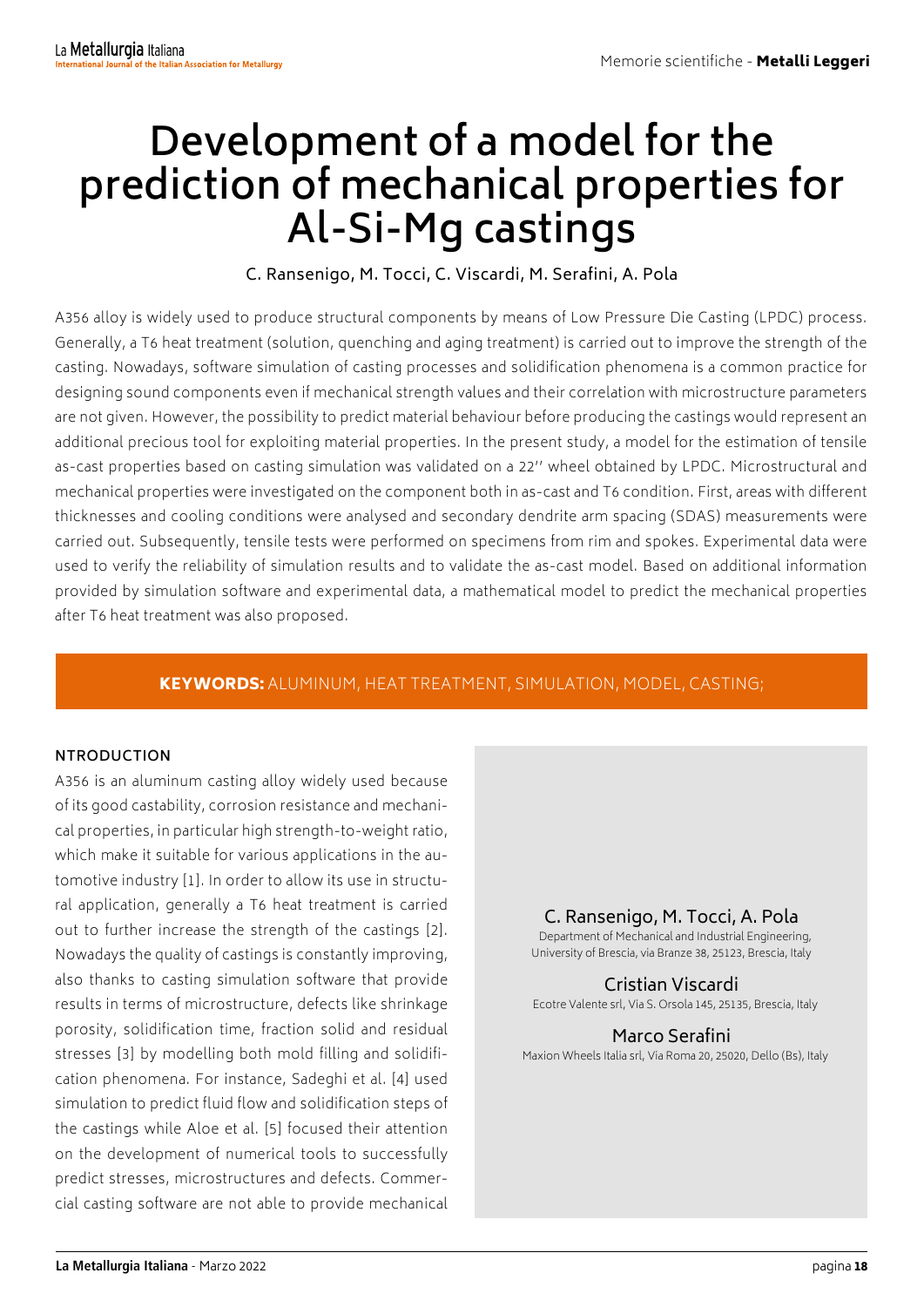strength values before and after heat treatment. However, the possibility to predict the material behavior would represent a precious tool for exploiting material properties and simplifying production processes.

The aim of the work is to develop a mathematical model to successfully predict the local mechanical strength of the casting from the main microstructural parameters. In particular, specific equations to predict yield strength and ultimate tensile strength for the as-cast and T6 conditions were studied using the commercial software ProCAST®. First, microstructural and mechanical properties were investigated on a 22'' wheel obtained by LPDC process both in as-cast and T6 conditions. In parallel, using casting and geometrical parameters given by the foundry, a complete simulation was set up and a predictive model for as-cast condition was developed by exploiting the results. Experimental data were used for two main reasons: first, microstructural properties were used to verify the reliability of results from the casting simulation and then the validation of the predictive models for as-cast condition was carried out based on experimental tensile properties. Finally, a T6 model was proposed by extending the as-cast model previously validated.

#### **EXPERIMENTAL PROCEDURE**

The experimental tests were performed on two 22'' wheels obtained by LPDC using A356 alloy, one in as-cast condition, the other one after T6 treatment. The T6 heat treatment performed by the foundry consisted of solution treatment at 530 °C, quenching and then aging at 146 °C for 3 hours. A preliminary analysis was carried out in different positions of the as-cast wheel in order to analyze the influence of geometry and cooling rate on microstructure and to identify relevant sections for further characterization.

Five samples from the main spoke (letter A) and three from the minor one (letter B) were taken from the as-cast component in order to investigate different thicknesses: A1 and B1 from the rim, A2 at the root of the spoke, A3, A4, B3, B4 from the spokes and A5 close to the hub (Fig. 1). Fewer samples were examined on the second spoke because, after a preliminary analysis on the main one, it was found that they described the evolution of SDAS through the entire wheel in the most representative way.



**Fig.1** - Schematic representation of samples drawn from the two different spokes. For confidentiality reasons, the real wheel cannot be shown so a schematic representation is given.

The microstructure of the as-cast samples was observed via optical microscope Leica DMI 5000M after metallographic samples preparation. Average SDAS values were obtained for each sample using the linear intercept method. Several measurements were performed in order to obtain reliable mean values. Brinell hardness was measured on the as-cast and on the T6 samples in order to verify the increased resistance due to heat-treatment. More than 25 hardness tests

were carried out with a load of 613 N and holding time of 15 seconds. Tensile tests were performed on cylindrical specimens with gauge length of 25 mm and average gauge diameter of 5 mm machined from the as-cast and T6 wheels. Samples position was chosen according to results from previous characterization: 3 coming from the rim (A1), 3 from the main spoke (A3) and 3 from the minor one (B3) for both the as cast and T6 component. An Instron 3369 testing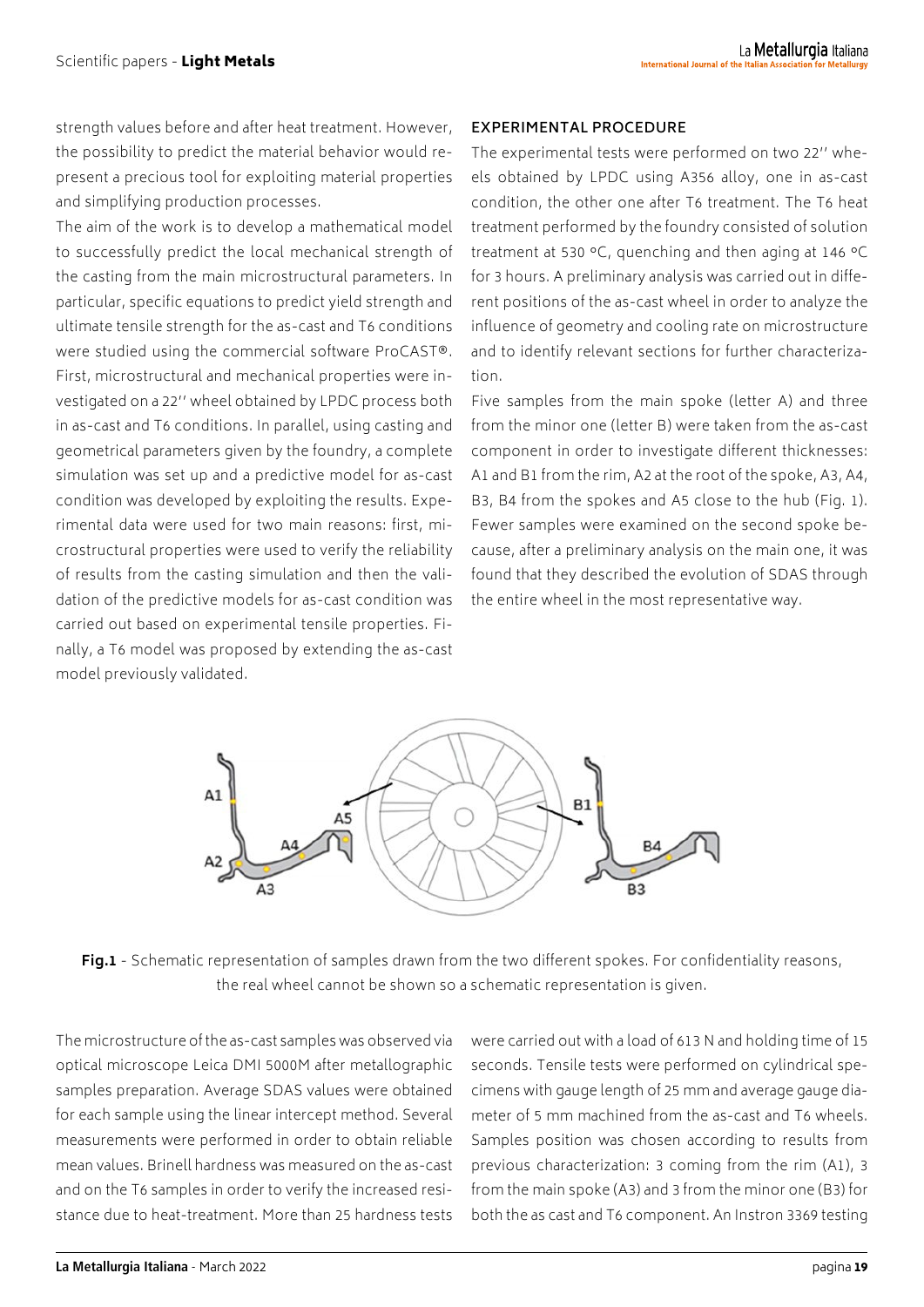machine with a load cell of 50 kN was used and a cross head speed of 1 mm/min was applied in the elastic field, while it was increased to 2 mm/min in the plastic field.

In parallel, using casting and geometrical parameters given by the foundry, a casting simulation was set up using a software widely used by foundries: ProCAST®. Subsequently, values of SDAS coming from the simulation were compared to experimental data in order to guarantee the reliability of simulation results. Based on information provided by simulation software, a mathematical model to predict yield strength and ultimate tensile strength for as-cast conditions was developed and validated using the experimental results coming from tensile tests, as described in the following section. A first predictive model for mechanical properties after heat treatment was also proposed.

#### **RESULTS**

# **Microstructural analysis**

Microstructure of each as-cast sample, observed by optical microscope, is reported in Fig 2. A356 is a hypoeutectic aluminum-silicon casting alloy characterized by a primary dendritic phase,  $\alpha$ -Al solid solution, and a eutectic mixture of aluminum and silicon, as indicated in the central in-set in Fig. 2. Intermetallic compounds, such as Fe-rich intermetallics, were seldom observed. As expected, a finer microstructure can be found at the rim, while it becomes coarser in the spoke and hub because of the reduction of cooling rate due to the increase of thicknesses. Analogous micrographs for the minor spoke and the T6 samples are not shown for brevity sake.



**Fig.2** - Microstructure of each as cast sample. The central in-set shows the main microstructural constituents.

## **Simulation results**

Simulation results in terms of microstructure, shrinkage porosity, solidification time, fraction solid and cooling rates are usually provided by the software. Among these, SDAS and level of shrinkage porosity were used in the present study. First, the values of SDAS coming from simulation were compared to experimental data and summarized in Tab. 1. The good agreement between them showed

the reliability of simulation results and allowed them to be used in the development of the predictive models. Shrinkage porosity appears in one of the predictive models since it is known to affect the quality of the product and, consequently, its mechanical performances especially for those casting used in high-level request components [6]. Simulation values are reported in Tab.1.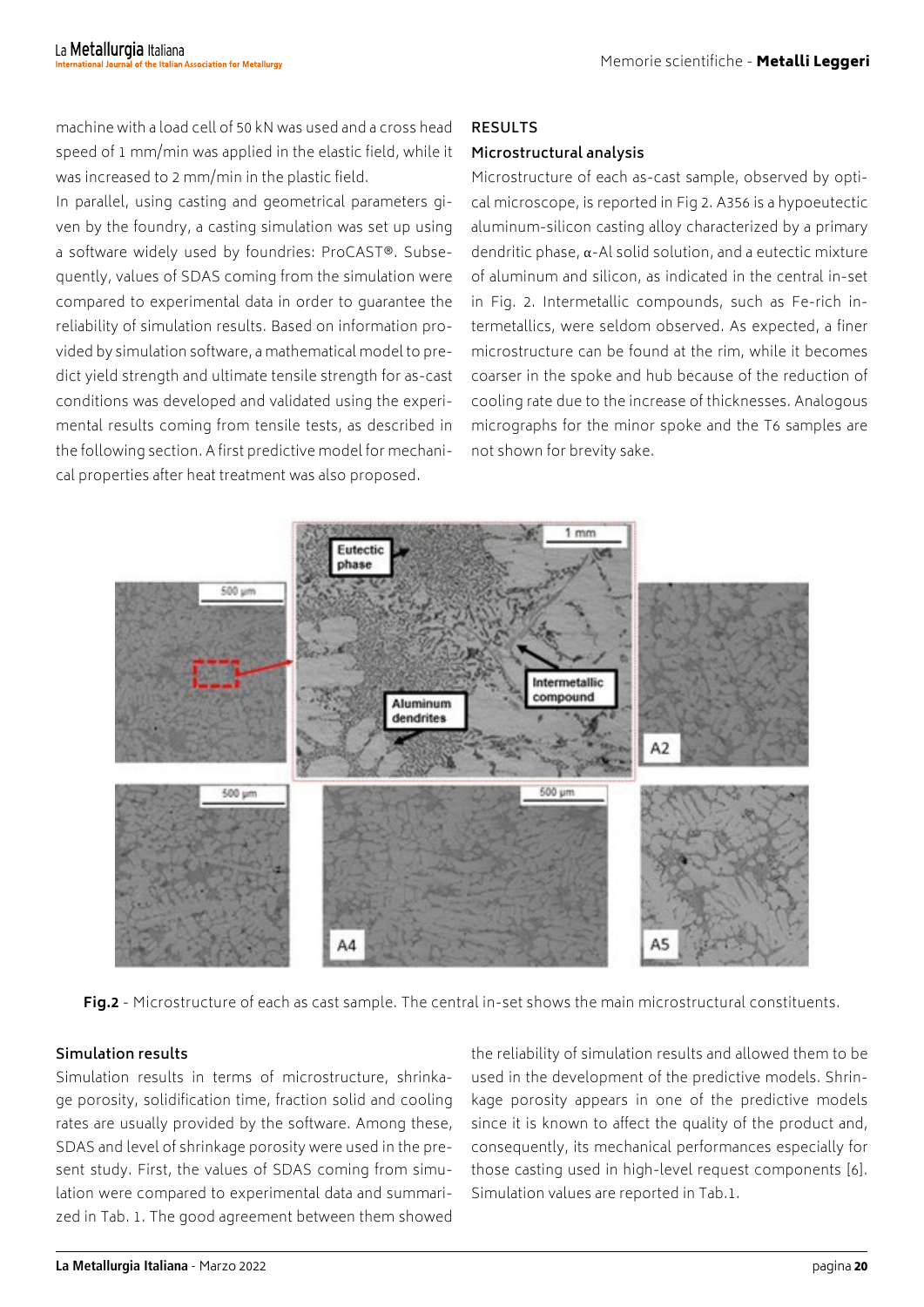|                             | A1       | A2         | Αз         | A4         | A5         | <b>B1</b> | B3       | <b>B4</b>  |
|-----------------------------|----------|------------|------------|------------|------------|-----------|----------|------------|
| Simulation SDAS $[µm]$      | 30       | 43         | 48         | 54         | 55         | 30.5      | 46       | 55         |
| Experimental SDAS $[\mu m]$ | $31 + 5$ | $45 \pm 6$ | $48 \pm 6$ | $49 \pm 6$ | $59 \pm 8$ | $28 + 3$  | $45 + 5$ | $54 \pm 5$ |
| Shrinkage porosity [-]      | 0.058    | 0.01       | 0.015      | 0.14       | 0.02       | 0.03      | 0.01     | 0.02       |

**Tab.1** - Simulation data and experimental values of SDAS and level of shrinkage porosity.

# **Tensile tests**

Values of yield strength, ultimate tensile strength and elongation both in as-cast and T6 conditions are shown in Fig. 3.



**Fig.3** - Tensile properties from as-cast (a) and T6 (b) wheels.

For as cast condition, a uniform distribution of mechanical properties is displayed except for a slight reduction of elongation for the minor spoke (B3). No direct correlation between SDAS and tensile properties can be observed, suggesting that this point deserves to be better explored.

After T6, as expected, there is a marked increase of YS and UTS while elongation rises in a less remarkable way.

## **YIELD STRENGTH MODEL**

As reported in literature [7], yield strength is mainly affected by microstructure following this general equation:

$$
YS = A - B * ln ln (SDAS)
$$
 (1)

Simulation software provides YS values for as-cast conditions, obtained from interpolation of experimental data corresponding to different cooling rates, and SDAS values, which came from the casting simulation previously set up. Using YS and SDAS values provided by the softwa-

re, unknown elements (A, B) of the general equation (1) were found. YS as well as SDAS values from three different positions were used (A1, A3, B3). Finally, an equation to predict the local tensile property was developed for the as-cast condition:

$$
YS = 31.6 + 16.4 * ln ln (SDAS)
$$
 (2)

Tensile tests were used to validate the predictive model for as-cast condition (Tab.2): YS values coming from the

application of the equation (2) are sufficiently close to the experimental ones. A comparison between predicted and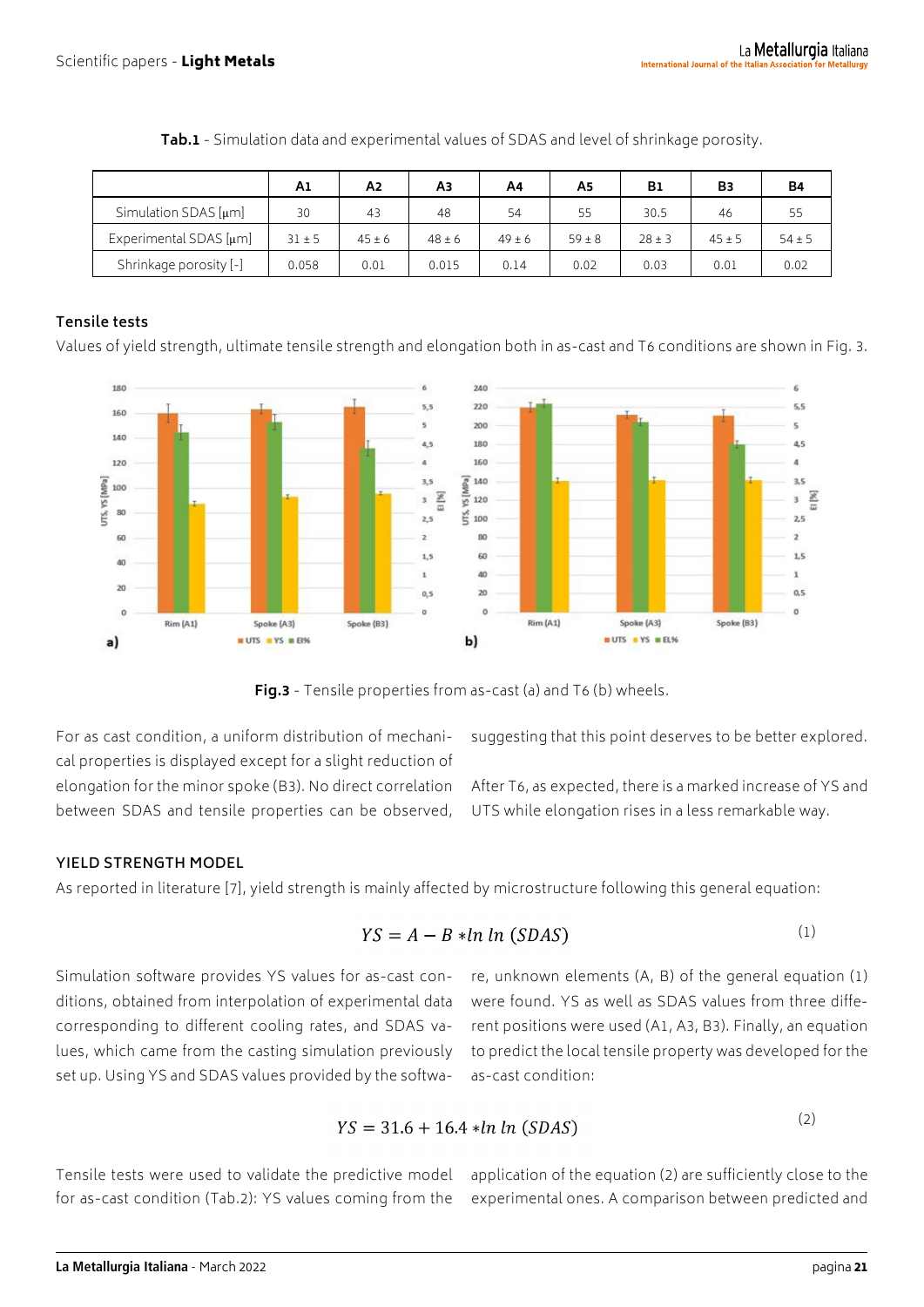experimental values showed that the mean error in the property prediction was about 2% of the actual measured value. The validation of this model ensured the possibility to implement the equation into the software in order to obtain reliable values of YS in any position of the casting,

characterized by different thicknesses and solidification conditions, without performing any tensile tests. The simplicity of the equation is positive for its use at industrial level.

**Tab.2** - Validation of as cast model.

|    | YS from the model [MPa] | <b>Experimental YS [MPa]</b> |  |  |
|----|-------------------------|------------------------------|--|--|
| ΑI | 86.9                    | $87.7 \pm 2.1$               |  |  |
| АЗ | 94.8                    | $92.8 \pm 1.9$               |  |  |
| B3 | 94.6                    | $96 \pm 1.4$                 |  |  |

A model for the estimation of YS for T6 condition was also developed, based on SDAS values, as an extension of the as cast model previously validated. Coefficients were defined following the same procedure as the as cast condition by exploiting experimental values of YS coming from tensile tests. The following equation is proposed:

$$
YS = 135.6 + 1.67 * ln ln (SDAS)
$$
 (3)

#### **ULTIMATE TENSILE STRENGTH MODEL**

After a study of literature [8], it was found that Ludwig model represents the most reliable equation to predict UTS:

$$
UTS = YS + K * \varepsilon^{\alpha} \tag{4}
$$

where K is a function of SDAS while  $\varepsilon$  depends on tensile parameters. However, also casting defects, such as porosity level, are known to affect tensile strength, while they are not considered in Ludwig model. As expecting, after analyzing the correlation between the level of casting defects given by the software and UTS values, it was found that the higher the shrinkage porosity, the lower the mechanical strength value. Therefore, also the level of shrinkage porosities was taken into account for a more accurate estimation of UTS values. The possibility to analyze the strength reduction due to casting defects would represent an additional precious tool for predicting how solidification phenomena can affect material properties. The level of casting defects, together with the other input variables of equation, came from simulation results. A model to predict UTS both for as-cast and T6 conditions was developed:

(5)

$$
UTS = YS * (1 - 0.5 * %SHR.POROSITY) + (280 * 3 * e^{\frac{3.5}{SDAS}}) * (ln ln (1 + \frac{El\%}{100}))^{0.5}
$$

It is revealed that predictions from Eq. 5 are consistent with the experimental measurements of this property, thus the validation of the as-cast model is achieved (Tab. 3). In fact, the maximum error between the predicted UTS values and the experimental ones was about 5 MPa, which is lower than the experimental standard deviation. Thus, the validity of this metallurgical model is demonstrated.

In this study, the most innovative contribution lies in the development of a new predictive model characterized by the appearance of shrinkage porosity. T6 model was developed by extending the as-cast model previously validated and by exploiting experimental results coming from tensile tests.